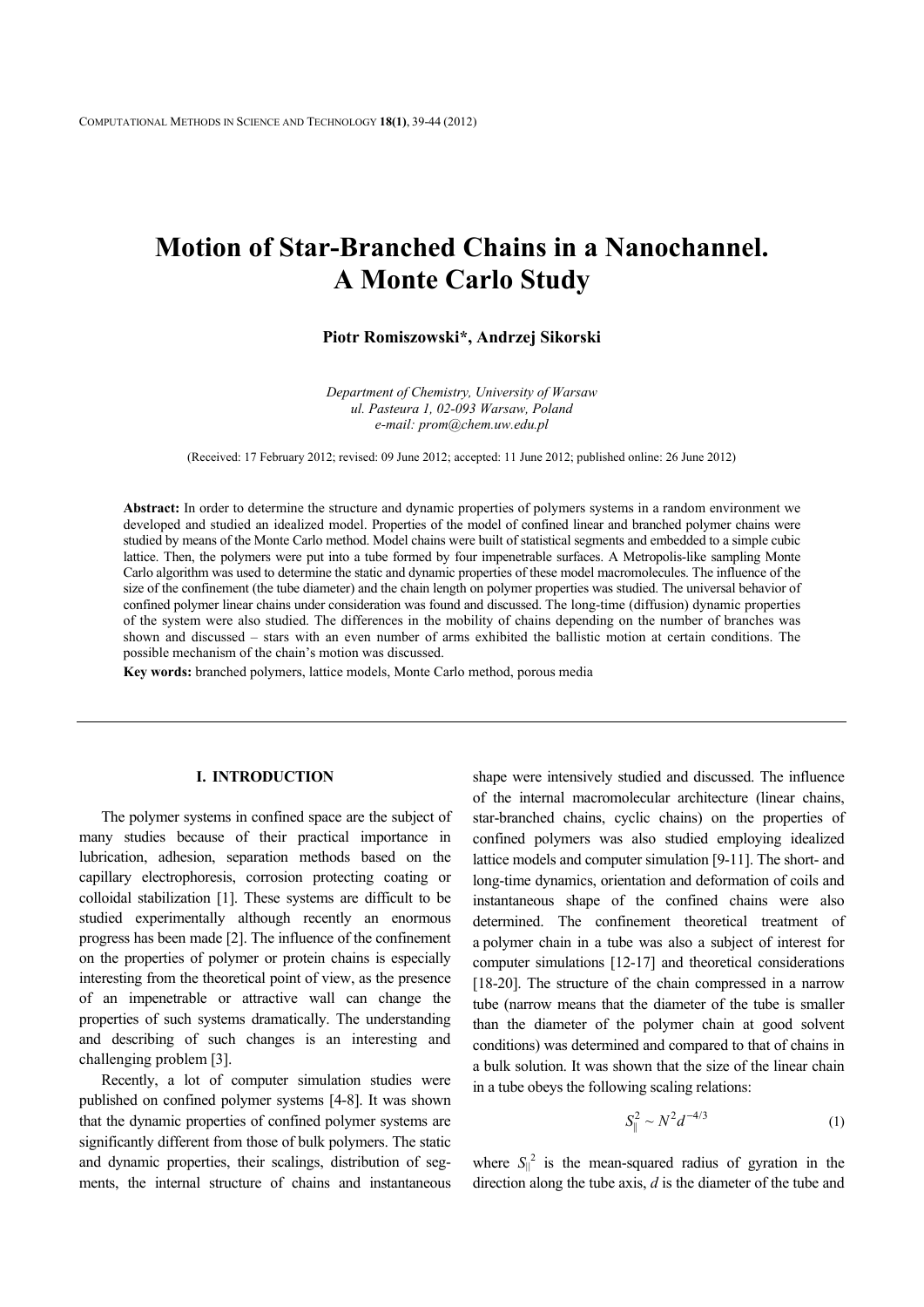*N* is the length of chain (the number of statistical segments). The lateral part of the radius of gyration  $S_{\perp}^2$  reaches the plateau very quickly as the size in this direction is limited by the radius of the tube. It scales as  $N^{2v}$  for short chains only and the scaling exponent  $2v = 1.18$  is characteristic for 3-dimensional chains. Therefore, a chain in a tube has the same fractal dimension as stiff elongated objects (rods, needles). The lateral motion of the chain in the tube was suppressed while the self-diffusion coefficient along the tube was found to scale as in dilute 3-dimensional solutions but additional dependence on the diameter of the tube had to be added:

$$
D_{\parallel} \sim d^{-2/3} N^{-1} \tag{2}
$$

The experiments concerning polystyrenes in microporous membranes confirmed this scaling behavior [21]. The scaling exponent of a linear chain in a tube is therefore the same as for diluted polymer solutions.

In this paper we present the results of computer simulations of simplified models of confined branched chain systems. The main goal of this study was to determine the mechanism of motion and the dynamic properties of chain with different internal architectures. For this purpose we designed a coarse grained model of chains embedded to a simple cubic lattice. The polymers were modeled at good solvent conditions and their properties were determined by means of the Monte Carlo simulations with the sampling algorithm of a Verdier-Stockmayer type using local modifications of chain's conformation.

# **II. THE MODEL AND THE SIMULATION MODEL**

A polymer chain was in our model reduced to a sequence of identical segments (a segment corresponded to some chemical mers). We studied linear and star-branched chains. Each linear chain consisted of the sequence of *N* beads connected by  $N-1$  segments [11]. The star branched chain consisted of *f* identical linear chain consisting of *n* beads and emanating from a common origin called the branching point. The total number of beads in the star was  $N = f(n-1) + 1$ . In order to make the calculation more efficient the chains were embedded to a simple cubic lattice. We studied the properties of a chain as a whole without details on the level of a single bead so this lattice approximation was quite sufficient for this purpose [12]. The excluded volume interactions were introduced into the model by forbidding the chain to cross itself what corresponds to good solvent contitions. No intrapolymer long-range attractive potential was added and chains

were fully flexible with no local stiffness introduced. The macromolecules were put into a tube formed by two pairs of impenetrable parallel planar surfaces. The distance between these surfaces *d* was varied (there were *d* unoccupied lattice sites between walls in the direction perpendicular to each pair of walls). The confining walls were impenetrable (no attractive interactions with chains) and thus their influence was entropic only.

The properties of model systems were determined by means of the Monte Carlo simulation. We employed a sampling algorithm that consisted of local random modifications of chain's conformation [9]. This algorithm was found efficient for single chains in neutral and attractive slits [10-11]. The following local modifications of chain's conformation were applied: 1-bead motion, 2-bead motion, 2-bead crankshaft motion, 1-bead end of chain reorientations and 2-bead end of chain reorientations [9]. Star-branched chains required an additional move that involve a collective displacement of the vicinity of the branching point [22]. A new conformation was accepted due to geometrical constraints and the excluded volume condition. All types of these elementary moves were employed with the same frequency because such a procedure was efficient and provided the correct time scale in the simulation [9, 22]. The time unit was defined as one attempt of each type of local motions per polymer bead on average.



Fig. 1. A typical conformation of a 3-arm star-branched chain in a narrow nanochannel – here is the case for  $d = 3$ . Each chain arm is in different color, branching point is in red

Each simulation run consisted of  $10^9$ - $10^{10}$  time units and it started from a different initial chain conformation. At the start of each simulation run the equilibration run was performed, which lasted  $10^7$ - $10^8$  time units. The criterion of the equilibration of the system was the stability of some timemean parameters of the system, such as radius of gyration and the single-bead autocorrelation function. For each system under consideration we performed 20-30 independent simulation runs using different initial configurations.

#### **III. RESULTS**

The simulations were performed for linear, 3-armed and 4-armed branched chains confined in narrow nanochannels with the diameter  $d = 3, 4, 5, 6$  and 7 lattice units. The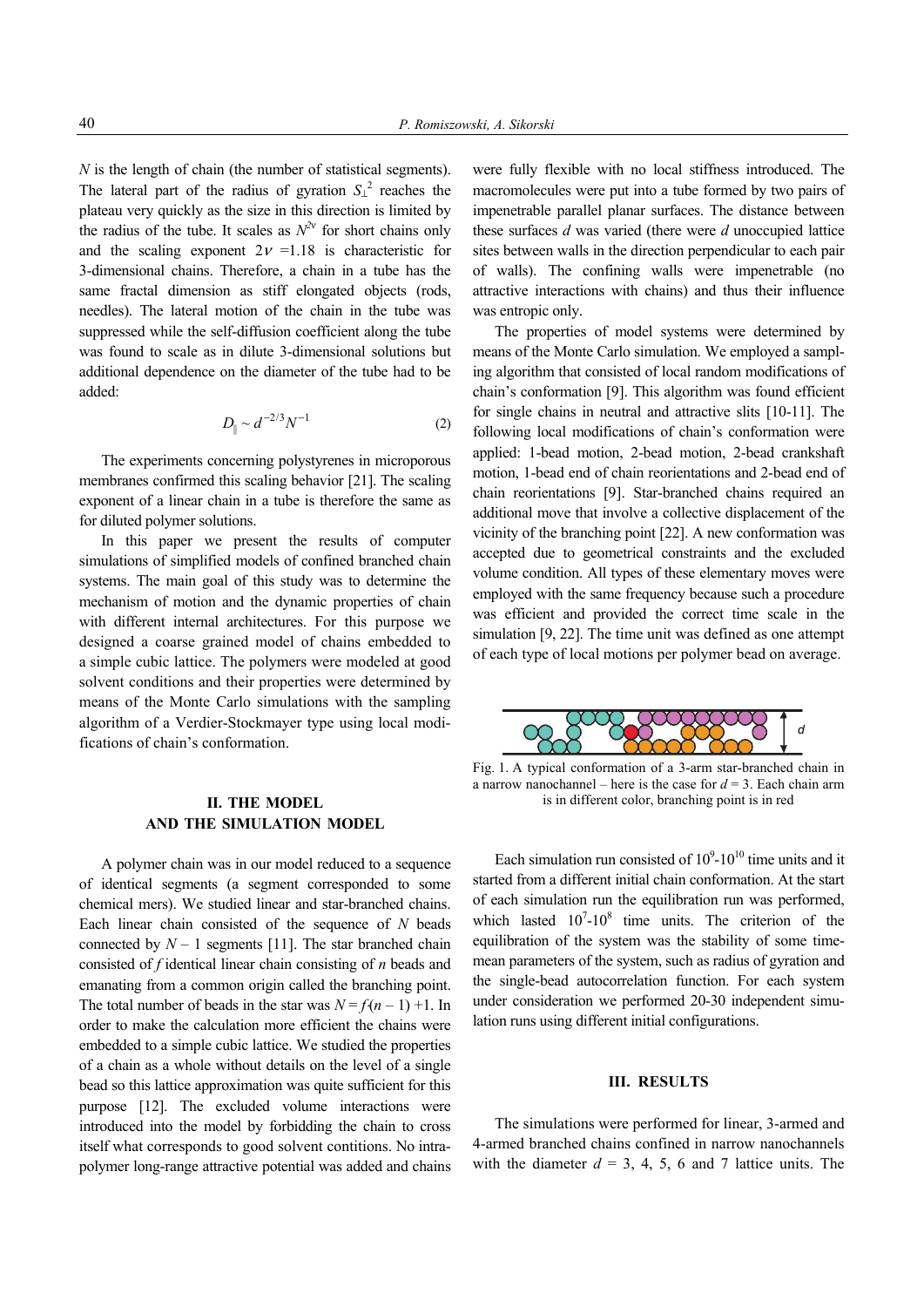model star-branched chains with 3 arms were the main object of our study and we determined their properties for a wide range of polymer length with  $N = 49, 100, 199, 400$ , 799 and 1200 beads.



Fig. 2. The mean-squared radius of gyration parallel to the tube's  $axis < S_x^2$  > as a function of the chain length *N*. The diameter of the nanochannel *d* is given in the inset

In Figure 2 we present the *x*-component (along the tube axis) of the mean-squared radius of gyration  $\langle S_x^2 \rangle$  that was calculated for different chain length *N* and for various tune diameters *d*. These results concern star-branched chains with  $f = 3$  branches. One can observe that the plots for different values of *d* form straight line, which implies a scaling behavior  $S^2 \sim N^{2\nu}$  with the scaling exponent  $2\nu$ varying from 1.83  $(d = 7)$  to 1.96  $(d = 3)$ . These values show that in a narrow tube  $\langle S_x^2 \rangle$  scales as a stiff elongated object (rod, needle) where the exponent  $2v = 2$  is expected. The same scaling behavior was predicted and found in simulations of linear chains [12, 18]. For wider



Fig. 3. Plot of  $\langle S_x^2 \rangle / N^{2v}$  with  $d/N^v$  for 3-branched chains. The points are taken from the simulations performed for different nanochannel diameters *d* and chain length *N* (given in the inset)

tubes the value of the exponent decreases; for  $N = 49$  and  $d = 7$  the diameter of the chain becomes comparable with the tube diameter.

In Figure 3 we present the universal behavior of the  $\langle S_x^2 \rangle$ . Here we plot the reduced value of the radius of gyration  $\langle S_x^2 \rangle / N^{2\nu}$  as the function of the reduced tube diameter  $d/N<sup>v</sup>$ . The universal scaling behavior results in a master curve regardless the chain length and the tube diameter with the exception the shortest chains  $(N = 49)$  and 100), which had the values  $\langle S_x^2 \rangle$  comparable with *d*. The slope of this master curve was found as  $-1.36$ . This result is in full agreement with that theoretically predicted  $-4/3$ [12] and  $-1.22$  [18] and with the simulations results [12].

The problem which we tried to focus on this work concerned the dynamic behavior of polymers in the tube. The long-time dynamics of the chain is usually discussed in terms of the autocorrelation function of the center of mass *x*-component, which is defined as

$$
g_{cm}(t) = \left\langle \left( x_{cm}(t) - x_{cm}(0) \right)^2 \right\rangle \tag{3}
$$

where  $x_{cm}$  is the position of the center of mass taken from the simulation trajectory. We have also calculated a single bead autocorrelation function defined as:

$$
g(t) = \frac{1}{N} \sum_{i=1}^{N} \left\langle (x_i(t) - x_i(0))^2 \right\rangle
$$
 (4)

where  $x_i$  is the position of *i*-th bead.

The dynamics of the chains was analyzed from the trajectories in which the positions of all beads during the simulation were recorded. In Figure 4 we present the results concerning both autocorrelation functions obtained for linear chain  $N = 50$  and the branched chains with  $f = 3$ and  $f = 4$  arms  $(N = 199$  and  $N = 201$  respectively) for comparison. The plots of the autocorrelation function  $g_{cm}(t)$ definitely have a different slope – the linear and 4-armed chains exhibit the scaling typical for a Fick-type diffusion  $g_{cm}(t) \sim t^l$  while the 3-armed chain was moving along the nanochannel in a ballistic motion regime, i.e. with the scaling  $g_{cm}(t) \sim t^2$  [23]. Please note that the simulations for the 4-armed chain were performed in a nanochannel with the diameter  $d = 4$  because the smaller values of *d* did not allow any motion of this type of chain. The result of the test was not surprising since in the case of a linear chain any of two possible directions of motion was equally possible. The case of 4-armed chain is slightly different – the presence of 2 arms on each side of the molecule makes the problem symmetrical and no ballistic motion is expected. The only possibility leading to such effect would be a 1-3 distribution of the arms, but it is rather unlikely due to the high crowding in a very narrow nanochannel and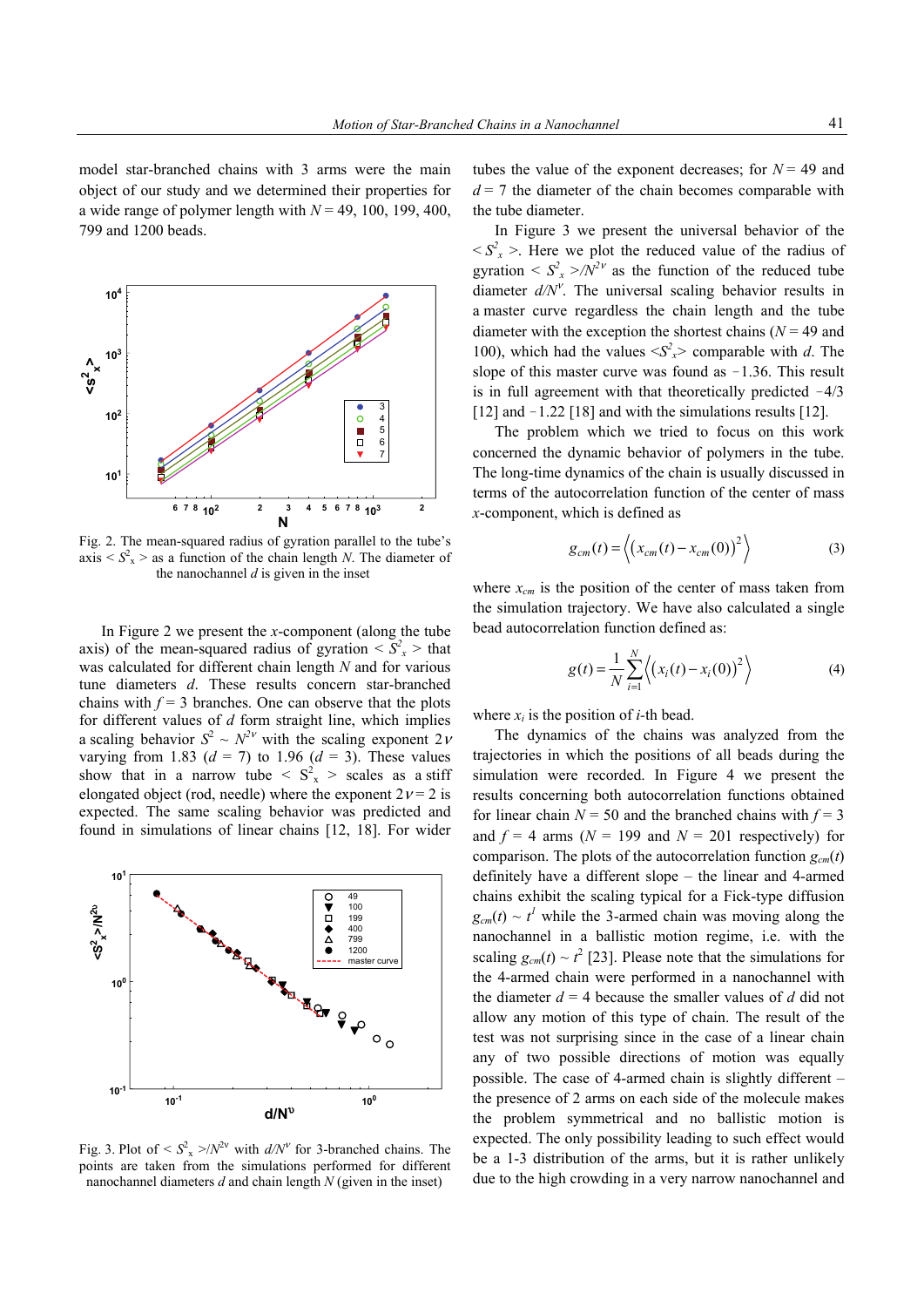thus no micromodifications of the chain's conformation could be possible. One should also notice that the mobility of chain depends on the tube diameter rather weakly. This behavior was also predicted by the scaling considerations and simulations for linear chains [12]. One can see that at short times the  $g_{cm}$  function scales as  $t^{\alpha}$ , where  $\alpha$  < 1. This effect is probably caused by the fact that one deals with the coupling of the center of mass motion and the internal relaxation of the chain. One should take into consideration that the above-mentioned motions take place in the lattice model and thus the description of short time effects can be misleading [9]. The behavior of the single bead autocorrelation function describes the short-time behavior of the chain. It was found that it scales with exponent equal to 0.5 which is in perfect agreement with that predicted by the Rouse theory and confirmed in simulations of free chains [9, 22]. At longer times this function scales with the same exponent as  $g_{cm}$  does.



Fig. 4. The center-of-mass autocorrelation functions (open circles for short times and solid lines for longer times) and the single bead autocorrelation functions (solid circles). The macromolecular architectures and diameters of the nanochannel are given in the inset

In further investigation of the dynamics of branched chains in nanochannels we performed the simulations using the 3-armed branched chain consisting of  $N = 199$  beads confined in nanochannels of different diameters  $d = 3, 4, 5$ , 6, and 7. The results showing the autocorrelation function  $g<sub>cm</sub>(t)$  are presented in Figure 5. One can notice that the autocorrelation function  $g_{cm}(t)$  shows different course depending on value *d* used in the simulation. In all cases the function shows the scaling with exponent 1, then at the region  $2 \times 10^5$  MC steps the autocorrelation function for the narrowest nanochannel  $(d = 3)$  changes its slope from 1

to 2, which means that the observed motion of the chain exhibits a characteristic ballistic scaling [23]. That type of motion is not visible for the cases of wider diameter *d* of the nanochannels.



Fig. 5. The center-of-mass autocorrelation function  $g_{cm}(t)$  for the star branched chains with  $f = 3$  arms consisted of  $N = 199$  beads. The diameter of the nanochannel is given in the inset

In order to take a closer look on the mechanism of motion in narrow nanochannels we have analyzed a typical trajectory recorded during the simulation. The object of the simulation was a 3-armed chain consisting of  $N = 199$ beads in a nanochannel with diameter  $d = 3$ . The obtained trajectory is plotted in Figure 6. The left *y*-axis shows the position of the branching point along the length of the nanochannel in lattice units. One can see that the chain migrates along the nanochannel towards the negative values of *x* coordinates; however, from time to time it changes the direction of motion and goes in the opposite direction. Thus, a question arises whether: the mechanism of that motion can we determined. In order to answer this question we made another plot, which was combined with the previous one. The procedure was as follows: from the trajectory we determined the number of beads located at positions with respect to the *x* coordinate of the branching point counting as "positive" the beads located at *x*-coordinates greater than the position of the branching point and "negative" in opposite direction. The calculations were performed for each arm of the chain. The algebraic sum of these numbers gave the results which are plotted in the right *y*-axis of the plot in Figure 6. One can notice that the two plots combined in one figure correspond almost perfectly – the point in which the trajectory changes its direction is accompanied by the immediate changes in the second plot (see point at abscissa 20 000, for example). The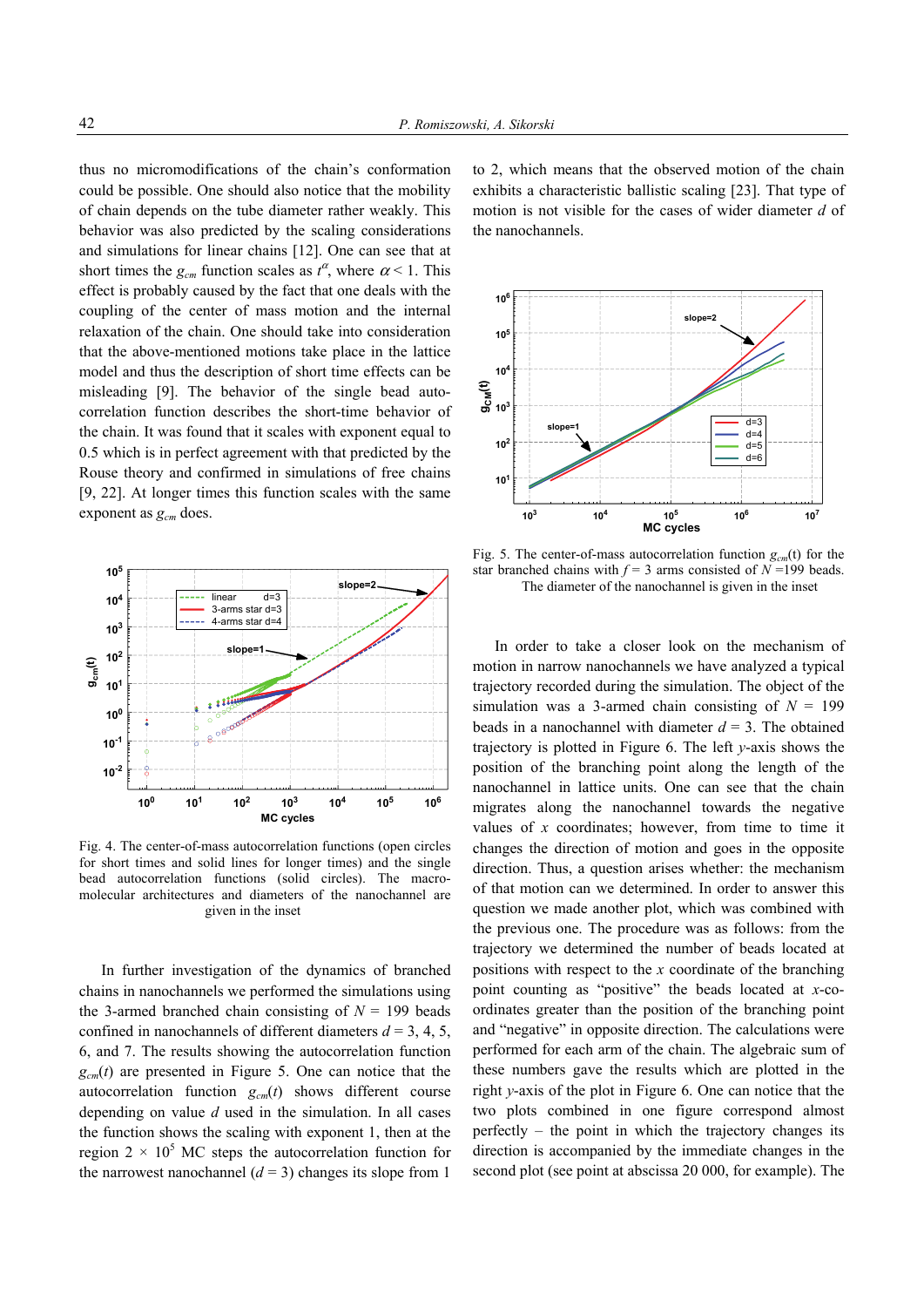

Fig. 6. The trajectory of the branching point of star-branched chains with  $f = 3$  consisted of  $N = 199$  beads in a tube  $d = 3$  (left axis). The number of beads located to the right  $(+)$  and to the left (–) with respect to the branching point along the *x*-axis as a function of the time is presented on the right axis – see text for details

described experiment gave us the hint to determine the mechanism of motion of the 3-armed chain. The direction of motion is governed by the current conformation of the chain – since the nanochannel is very narrow there is not enough room to form loops and entanglements. One could rather expect close to longitudinal stretching of arms. In such assumption one sees that the motion in a positive *x* direction is associated with one arm pointed towards the direction of motion while the two remaining arms are left behind the branching point and the 'push' the whole structure towards the positive direction. The nanochannel is still large enough to enable the arm's ends change their position passing from one side of the molecule to the other, changing the direction of the longitudinal motion of the chain. If this mechanism is correct one can say that the force, which makes the ballistic motion originates from the entropy of the two arms, located opposite to the direction of the motion of the chain.

### **IV. CONCLUSIONS**

The aim of this work was the analysis of the long-time dynamics of star-branched chains in a narrow straight nanochannels. The diameter of the nanochannel was smaller than the diameter of the chain in a bulk and thus the later one was compressed. We use a coarse-grained model of macromolecules which consisted of identical segments and were constructed on a cubic lattice. The properties of the system under consideration were determined by means of the dynamic Monte Carlo method employing an algorithm with local changes of chain's conformation.

The results show that star-branched chains confined in a narrow tube scales exhibit a common behavior. Their size scales with the tube diameter and chain length as it was predicted for linear polymers. The analysis of the dynamics shows that the asymmetric 3-arm branched chains exhibit the ballistic motion of the chain in a very narrow nanochannel whilst in wider channels one deals with the Fick's type diffusion. The experiments with the linear as well as the symmetric 4-branched chain show that in these cases no ballistic motion is present. Thus, we can claim that the ballistic motion takes place in the case of 3-branched chain as the asymmetry of the object (one arm located on one side of the branching point and two arms on the other side) enable the 'one direction' motion only during which the unbalanced distribution of polymer beads generates an entropic force.

#### **Acknowledgment**

The computational part of this work was done using the computer cluster at the Computing Center of the Department of Chemistry, University of Warsaw. This work was supported by the Polish Ministry of Science and Higher Education grant N N507 326536.

#### **References**

- [1] E. Eisenriegler, Polymers Near Surfaces (World Scientific, Singapore 1993).
- [2] M. Ediger, Annu. Rev. Phys. Chem. 51, 99 (2000).
- [3] H.-W. Sun, S. Granick, Science 258, 1339 (1992).
- [4] G. ten Brinke, D. Ausserre, G. Hadziioannou, J. Chem. Phys. 89, 4374 (1988).
- [5] A. Milchev, K. Binder, Eur. Phys. J. B 3, 477 (1998).
- [6] Y. Yoshida, Y. Hiwatari, Molec. Simul. 22, 91 (1999).
- [7] D.V. Kuznetsov, A.C. Balazs, J. Chem. Phys. 113, 2479 (2000).
- [8] N. Fatkulin, R. Kimmich, E. Fischer, C. Mattea, U. Beginn, M. Kroutieva, New J. Phys. 6, 46 (2004).
- [9] J. Skolnick, A. Kolinski, Adv. Chem. Phys. 78, 223 (1990).
- [10] A. Sikorski, P. Romiszowski, J. Chem. Phys. 116, 1731  $(2002)$
- [11] A. Sikorski, P. Romiszowski, J. Chem. Phys. 123, 104905 (2005).
- [12] K. Kremer, K. Binder, J. Chem. Phys. 81, 6381 (1984).
- [13] Y.J. Sheng, M.C. Wang, J. Chem. Phys. 114, 4724 (2001).
- [14] K. Avramova, A. Milchev, J. Chem. Phys. 124, 024909 (2006).
- [15] J. Kalb, B. Chakraborty, J. Chem. Phys. 130, 025103 (2009).
- [16] Z. Li, Y. Li, Y. Wang, Z. Sun, L. An, Macromolecules 43, 5896 (2010).
- [17] R.M. Jendrejack, D.C. Schwartz, M.D. Graham, J.J. de Pablo, J. Chem. Phys. 119, 1165 (2003).